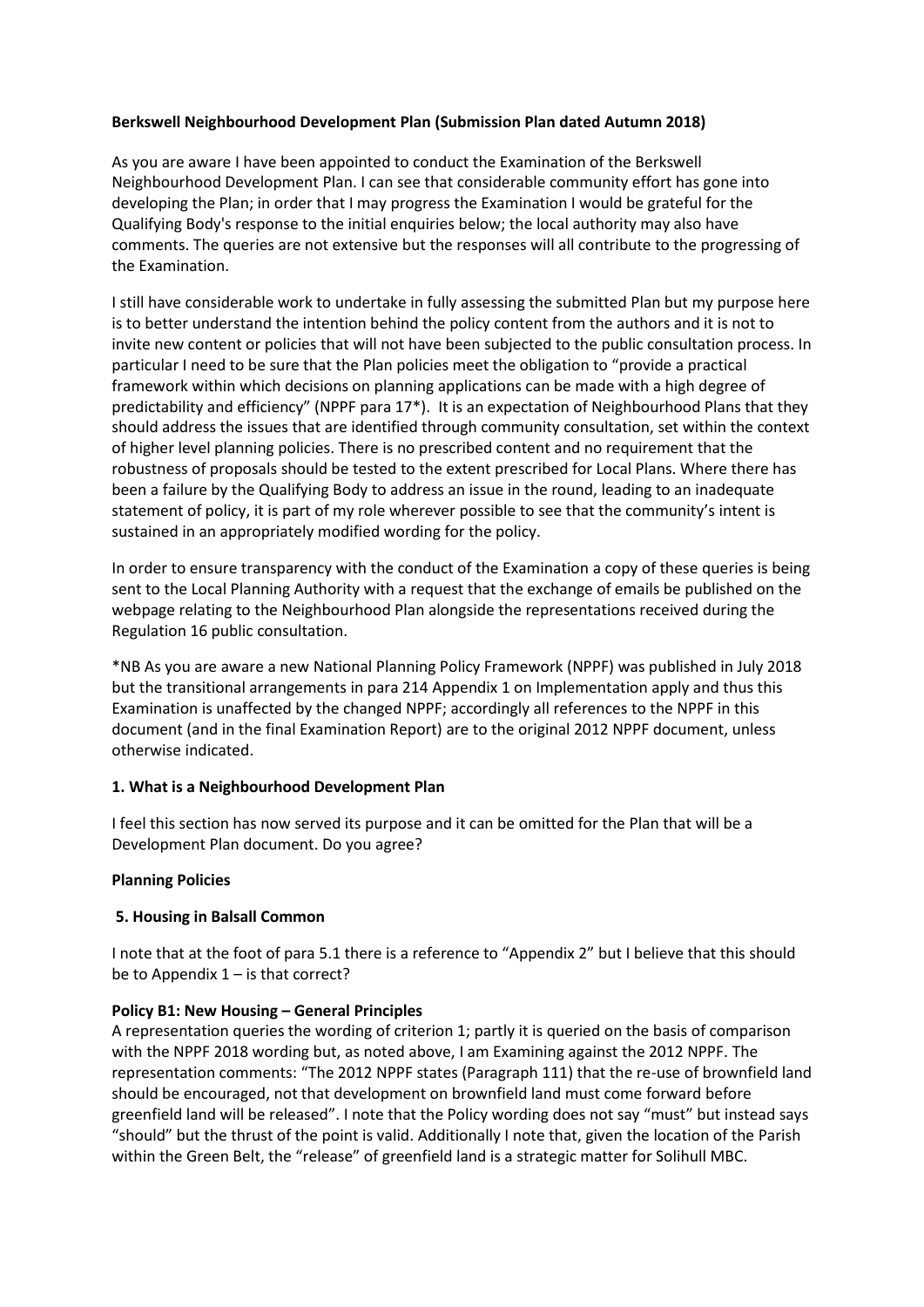Accordingly, whilst a preference for the use of brownfield land is reasonable, the wording of criterion 1 needs to be tempered to have regard to national policy.

I am unclear how criteria 2b and 2c might operate together; are they not ultimately both about character? If Secured by Design [\(http://www.securedbydesign.com/wp](http://www.securedbydesign.com/wp-content/uploads/2018/05/SBD-HOMES-2016.pdf)[content/uploads/2018/05/SBD-HOMES-2016.pdf\)](http://www.securedbydesign.com/wp-content/uploads/2018/05/SBD-HOMES-2016.pdf) is the source of the guidance on closes and culsde-sac, what underpins the suggestion that "up to 20" dwellings is a beneficial scale – is that perhaps a proxy for short culs-de-sac? Additionally at least one representation notes that "A more flexible approach would reflect the need to design layouts to respond to site-specific context".

Whilst I note that Riddings Hill is a development of 250 dwellings is there any evidence to suggest that this will invariably be an appropriate scale for character? Further whilst Riddings Hill is said to "demonstrate good practice" no real insight is provided within sections 2 or 7 as to what this might be – or is the feature that is valued the surrounding parkland?

In relation to criterion 2d Secured by Design says: "Whilst it is accepted that through routes will be included within development layouts, the designer must ensure that the security of the development is not compromised by excessive permeability". Is this the basis of your expectation that "rat runs" (source and destination unspecified) can be designed out? Similarly with criterion 2e what is the related guidance on how to design out "parking on pavements and verges"?

For criterion 2g a representation comments that "this criterion should specify that children's play areas are not necessarily required in all open spaces, only on those where the Borough's guidance requires it".

Within criterion 2j it is suggested that the 30m distance guide is in part designed "to support a lower density pattern of development" but this is not the case if this is the Solihull standard. A representation comments: "This could be overly restrictive and not relevant for all sites. It is also in conflict with the NPPF's requirement for making effective use of land". Is the use of the guide distance perhaps more about enabling retention of and encouraging the provision of more trees and planting? A representation comments that the application of the guideline could result is some fairly unusable spaces.

One representation suggests that "criteria b., c., j. and k. are deleted and replaced by a criterion that reads: Proposals should be supported by information explaining how the design and layout will facilitate social cohesion and community safety and security." Would this meet your expectations for the Policy?

A representation comments: "Policy 3a should be amended to reflect that fact that not all mature trees and hedgerows are worthy of retention. The desirability of retaining trees on sites should be identified through the production of site specific tree surveys". I note that the opening to the Landscape and Design section says "wherever possible" but you may have comments on the suggested revised approach.

With criterion 3d – as with 2j – a representation comments that "this criterion should ideally avoid being too prescriptive about the need for open space to be located between existing and proposed housing. This may not always deliver the best layout in terms of a site's characteristics."

The Environment Agency has recommended that an additional point is included within 'Policy B1: New Housing – General Principles' (presumably under section 3) "to state that all new development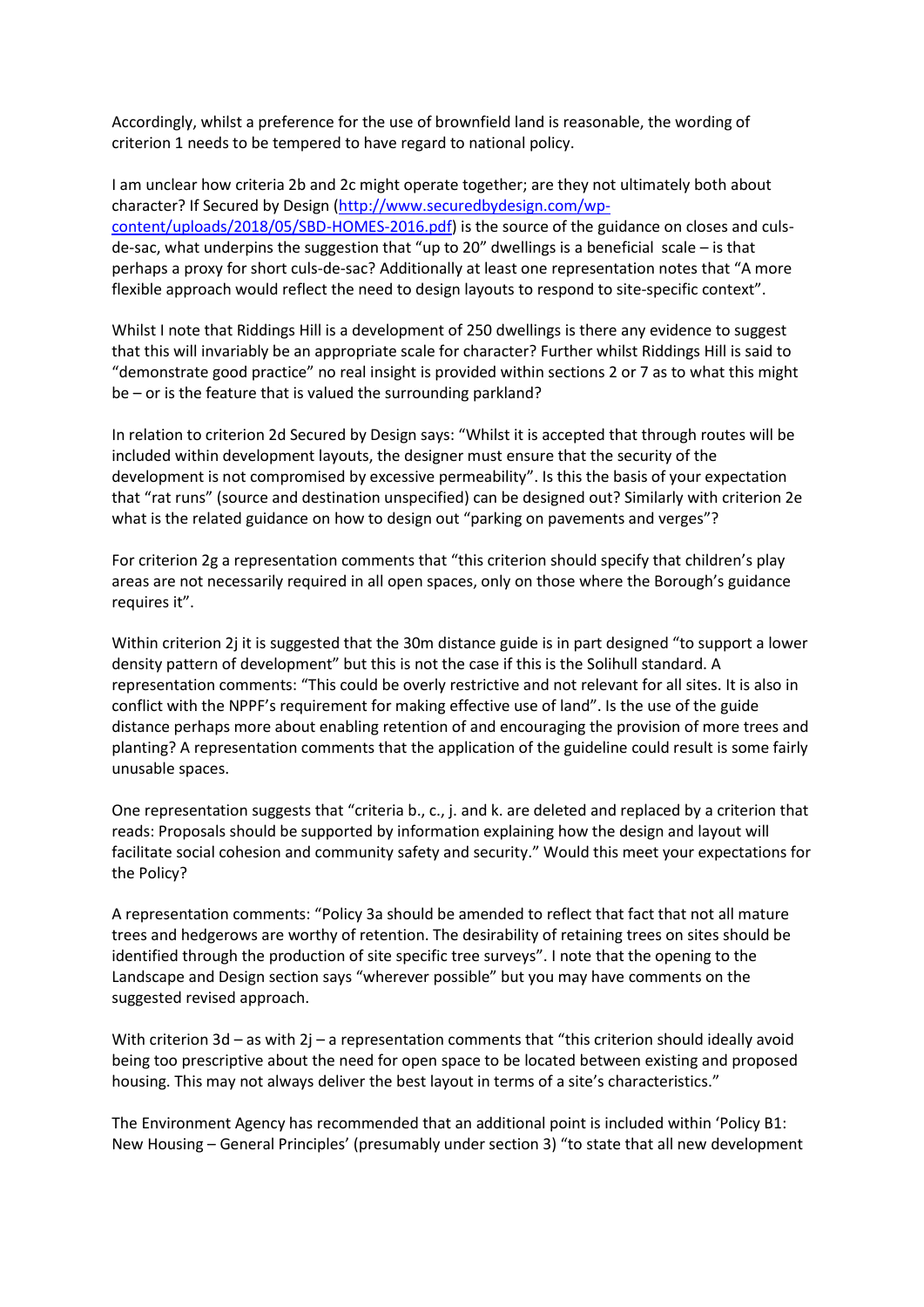should be located within Flood Zone 1 and where this is not viable, development must be steered to land at the lowest flood risk, following the application of the Sequential Test".

In 4a the last sentence would appear to be a repeat of the second whilst lacking clarity on what "appropriate to the position proposed" might entail? On a point of detail, criterion 4c specifically says that charging points should allow "charging on driveways" but why would in-garage charging not be appropriate where possible – a point echoed within a representation?

In relation to 4e a representation notes: "the criterion would be better reflecting the need for the provision of suitable storage of bins (and presumably cycles) rather than specifying it should be within the garden."

Within section 5 the wording of criterion a suggests that all of the listed types of housing should be provided, including self-build and housing for older people on all sites. As a representation notes, this would be particularly difficult on smaller sites; therefore the Policy wording ought to include 'where appropriate/required', or similar.

The last bullet point of criterion 5a and criterion 5c would appear to be the same point?

Your comments on the above lines of thought are invited.

# **6. Housing in the Rural Area**

I note that the definition of Affordable Housing referenced and included as Appendix 3 is not the 2018 definition. Given that there may be further updates it would probably be simpler to reference the NPPF Glossary at the foot of page 19?

## **Policy B2: Rural Exception Local Needs Housing in Berkswell Village**

As I read this Policy it is intending to accommodate multiple developments of "1 to 2" homes should evidence of need be provided, thus making no presumption about the scale of needs that will come forward in the future. A slight doubt arises because "development" rather than 'developments' is used in the opening sentence. Is my reading correct?

## **7. Protecting Rural Area and Local Landscape Character**

## **Green Belt and the Rural Area**

Paragraph 7.5 is no longer appropriate for a Plan on the verge of being 'made' and therefore it should be deleted. Do you have any comment on this?

## **Local Landscape Character in the Rural Areas**

In the first bullet point of paragraph 7.10 I presume that "boarded" should read 'bordered'?

In a Plan that is generally well referenced it is surprising to find that the HER noted in paragraph 7.18 lacks a reference as does the Ecological Report noted in the following paragraph; what are the references? However it is pleasing to see that the representation from Historic England commends the approach as "exemplary".

## **Policy B3: Protecting Local Landscape and Built Character**

Unlike earlier Policies, the numbering of Policy B3 (and some subsequent Policies) involves numerous elements that are all numbered 1,2 or 3 etc; there needs to be a tiered numbering adopted to allow elements to be appropriately distinguished.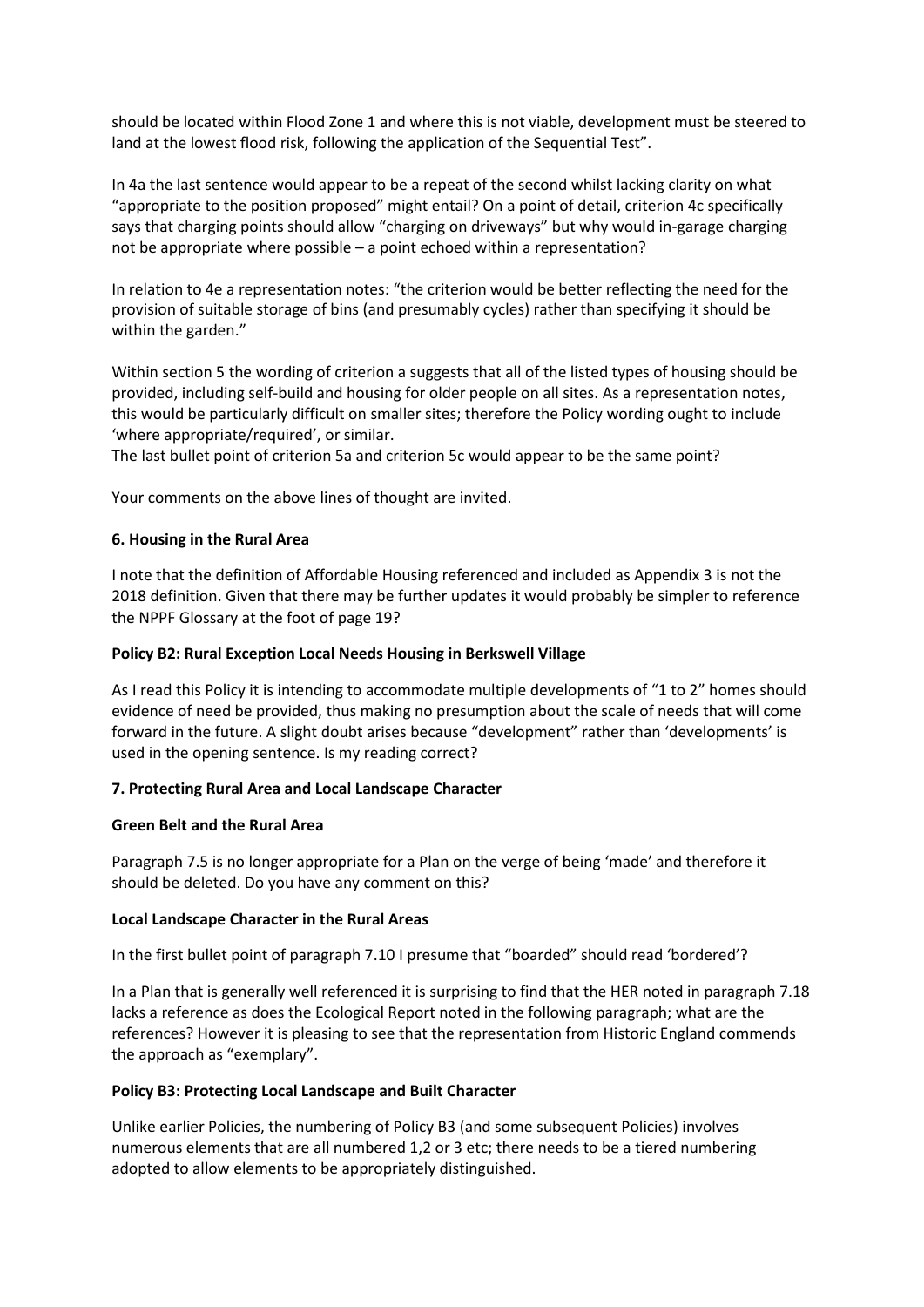In relation to this Policy a representation comments: "In terms of criterion 1 of this Landscape Character policy, it is worth noting that the Balsall Common Eastern Fringe is a different landscape character area than the rest of the area to the north (Berkswell Landscape Character Area 4 Rural Centre, Sub Area 4D). The area to the east of Balsall Common (within the Eastern Fringe) is generally flat and is heavily influenced by the adjacent settlement, with the Landscape Character Guide (November 2016) stating:

"Being in close proximity to Balsall Common the area therefore is heavily influenced by the settlement bringing in strong elements of suburbia. This is particularly noticeable around Catchems Corner and Carol Green introducing manicured lanes, close mown grass verges, footways and overhead cables. The strong influence of Balsall Common on the rural character of the area has led to the loss of the definitive edge between the urban area and countryside beyond.""

## Landscape Character

Paragraph 2 of this Policy refers to "[landscape] features of identified local heritage interest such as ridge and furrow"; in saying "identified" and "such as" the question is begged as to how the prospective developer will know of the location of these and the other such features not mentioned but apparently identified. The paragraph goes on to consider "landscape features and wildlife habitats of identified value" and again uses "identified" and "such as" but fails to refer to the specifics in Map 2 whilst including the much more nebulous elements of "semi-natural grassland" and "river wetlands" which the text seems to acknowledge will not all be of equal interest/importance. Given that many of these features have been lost over time with agricultural change one must question whether it is realistic/reasonable for inevitably limited development (in the Green Belt) to "retain" all "such" features – as opposed to (say) 'have appropriate regard for the importance of' those specifically identified?

Paragraph 3 opens with "All developments" whereas I believe it should read 'Developments that may involve the loss of countryside, wildlife or the natural environment should…'. It would seem that there is significant overlap between paragraphs 2 & 3 and even some parts of the Heritage Assets section?

#### Built Character

I wonder how paragraphs 2 & 4 are to be read together and is the wording of 2 correct with two references "solar"?

#### Heritage Assets

Paragraph 2 seems to compact together a number of different ways that heritage assets might be harmed whilst implying that all will be considerations in every instance. I believe that the first two sentences, in conjunction with national and Local Plan policies, are sufficient. Further, a representation notes: "Criteria 2 should be amended to remove the reference to 'great' weight being applied to the conservation of [all] heritage assets. NPPF (2012) Paragraph 132 states that great weight should be given to the conservation of a 'designated heritage asset' and Policy B3 should reflect this."

Paragraph 5 is a matter that would be dealt with through Listed Building legislation which is not the same as that through which Local and Neighbourhood Plans are provided for. Accordingly, whilst you may wish to note the point in the supporting text, it should not form part of a land use Policy.

Your comments on the above lines of thought are invited.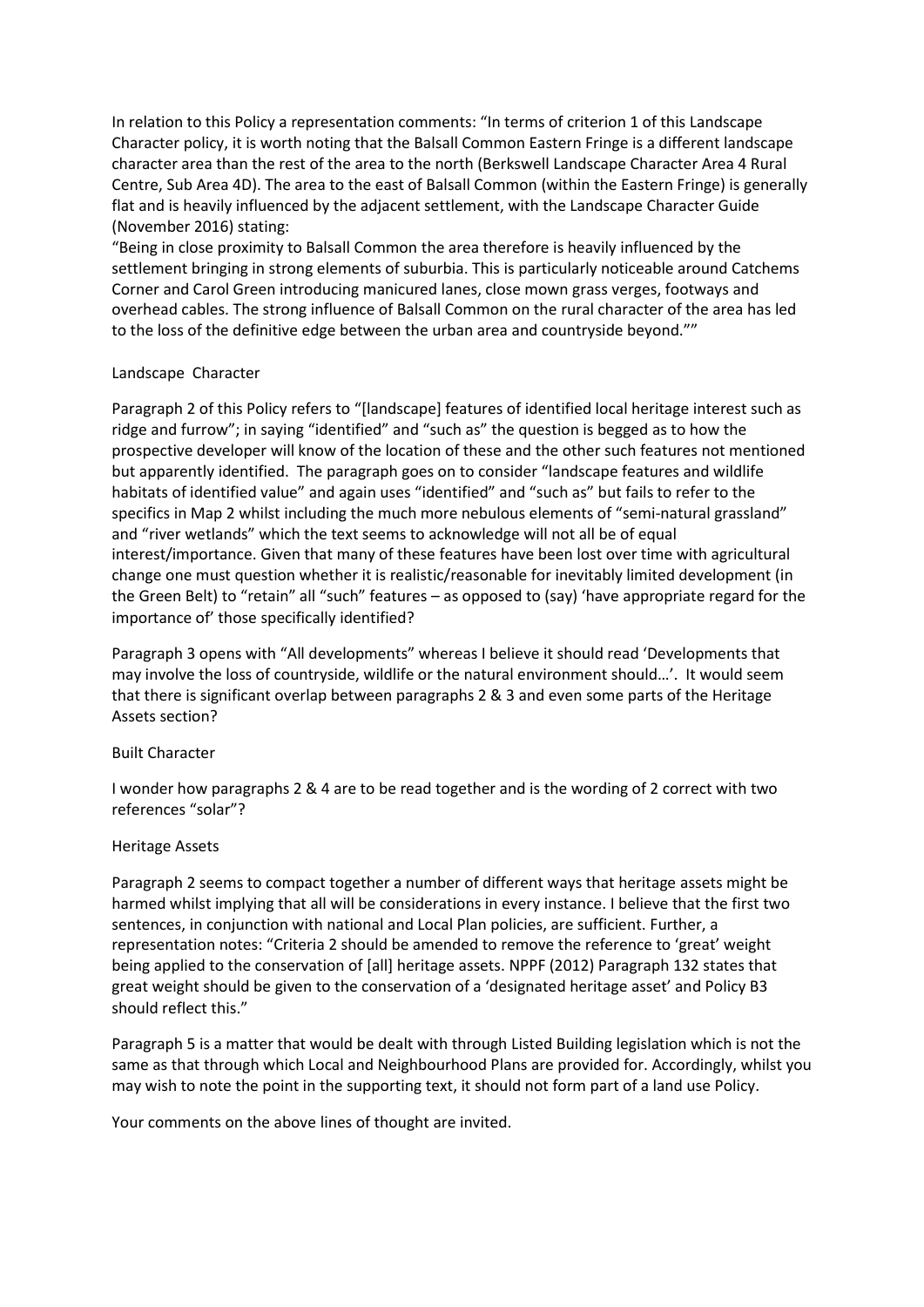#### Local Green Spaces

This section is very thoroughly presented. However, a significant number of representations reassert the point noted in the text in relation to the site named as "The Recreation Ground" (although I note the base map annotates it as "Playing Field") that the proposed Space is private land. The text in paragraph 7.30 acknowledges that "public access is not one of the criteria in the NPPF". But Planning Practice Guidance also notes: "Land could be considered for designation even if there is no public access (e.g. green areas which are valued because of their wildlife, historic significance and/or beauty). Designation does not in itself confer any rights of public access over what exists at present" (Ref: 37-017-20140306). Therefore there is no prospect that the land could be considered as public recreation space unless the owner agreed, access rights were established or the land was purchased for this purpose – one representation goes so far as to say that the land has previously been rented to the Parish Council. Was it the understanding upon which the designation as Local Green Space was proposed that no public right of access would be created; amongst those making representations there seems to be a belief that public access is at stake?

Representations also assert that the Plan assessment against the NPPF criteria overplays the claimed recreation, tranquillity and wildlife value of the land in question and that, as a consequence, the "demonstrably special" and "particular local significance" requirements are not established. Further comments suggest that these concerns have been ignored or inadequately addressed within the consultations.

I would comment that, as far as I can tell from an indistinct map within the Solihull MDC Local Plan 2013, the land in question is within the current Green Belt – there is no map within the Neighbourhood Plan that would confirm this. The NPPF establishes that (para 78) "Local policy for managing development within a Local Green Space should be consistent with policy for Green Belts". Therefore, if the Green Belt status of the land continues, there is no obvious benefit from the designation as Local Green Space since it will only confer the same protections as the land already has benefit from.

However, a number of representations note that the land has been identified by Solihull MBC as a site with housing potential that is actively being considered for inclusion within the new Local Plan the preparation of which is still in progress. I see that the current Solihull MBC Draft Local Plan Supplementary Consultation notes that "Some of the sites, in particular Barratt's Farm, have multiple and potential complex land assembly issues. It is important that sites such as this are considered in a comprehensive manner to avoid piecemeal developments occurring…….Before being finally included in the plan, it will be necessary for the varied land interests to demonstrate to the Council that they are prepared to work on a collaborative and comprehensive basis to ensure a quality development is possible and can be satisfactorily delivered." The related draft Concept Masterplan appears to have the land identified as having potential for "low density housing" whilst having a number of other sites identified for public open space.

Planning Practice Guidance says: "Designating any Local Green Space will need to be consistent with local planning for sustainable development in the area. In particular, plans must identify sufficient land in suitable locations to meet identified development needs and the Local Green Space designation should not be used in a way that undermines this aim of plan making" (Ref: 37-007- 20140306). Given that the Neighbourhood Plan does not aim to allocate land for housing it cannot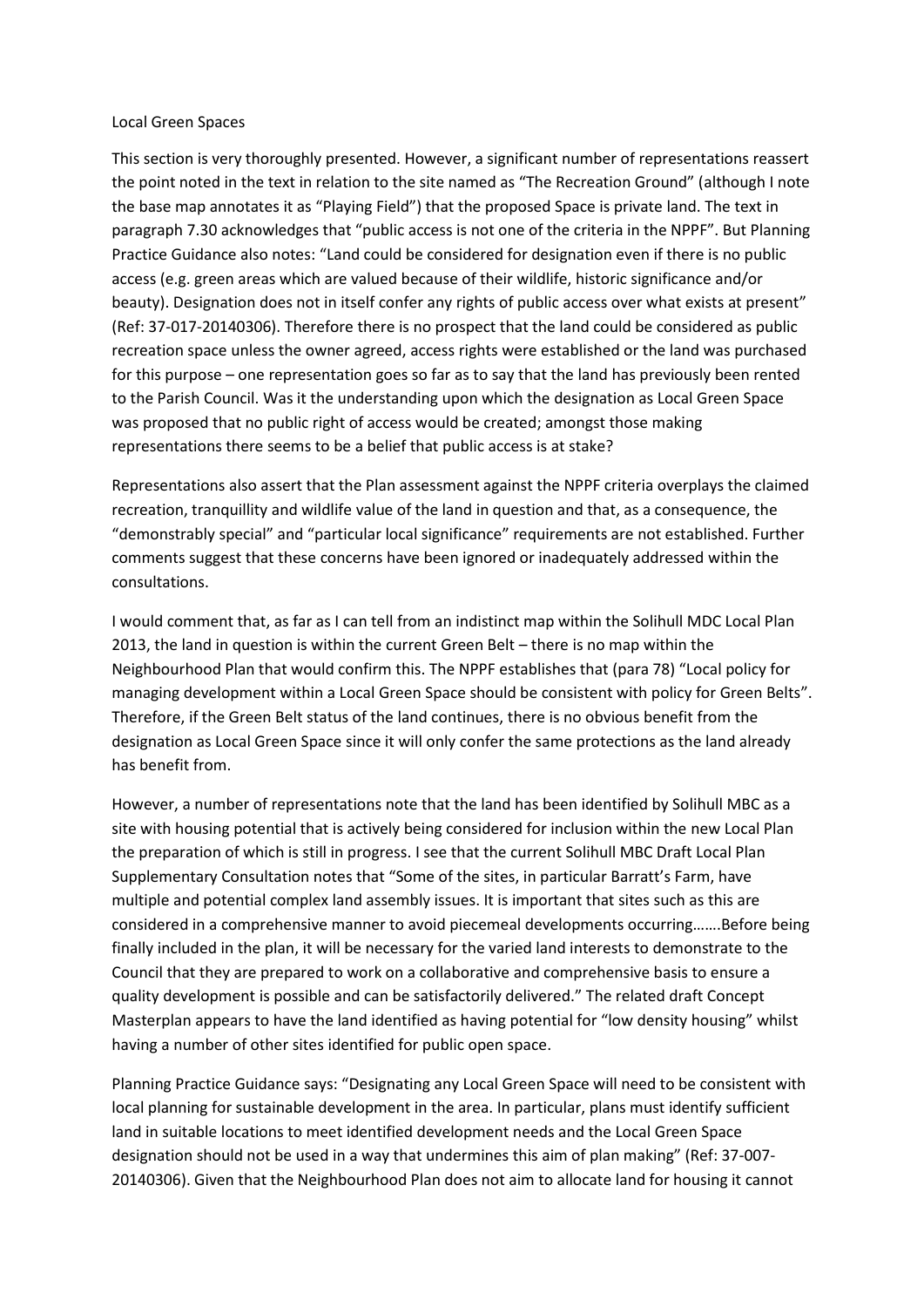conclude that local needs are capable of being met, although I appreciate that its stated preference is for the reuse of brownfield land. Do you (and the Council) have comments on this issue in the light of the representations and the current consultation?

# **8. Protecting Berkswell Conservation Area**

# **Policy B5: Berkswell Conservation Area**

## New Buildings

I note that criterion 5 uses "traditional" twice but I doubt that this was intended?

# Extensions

In criterion 2 "fully justifiable" may more appropriately be worded as 'fully justified' since this requires the design solution to be explained?

# Conversions

It is unclear what "conversions" means here – it would appear that it probably means sub-division rather than change of use (such as with barns in the Policy that follows)?

Do you have any comments on my lines of thought here?

# **9. Conversion of Former Agricultural Buildings**

# **Policy B6: Conversions of Former Agricultural Buildings**

Policy paragraph numbering appears to have been abandoned here?

I am unclear what "Existing access arrangements should be used" is intended to imply. In context it is apparently not about the position of a front door but rather vehicular access. Is the requirement that the existing access must be "suitable and adequate" before conversion will be supported or, if it is expected that accesses must be made "suitable and adequate" for connecting to the local road network, why can't an altered access be appropriate?

I note that parking areas should 'screened' or 'concealed' depending on whether paragraph 4 or 5 is addressed; is this duplication?

## **10. Accessibility and Infrastructure**

# **Policy B7: Improving Car Parking Facilities at Berkswell Station**

In their representation the Environment Agency "noted that in paragraph 10.7 [it says] that there is 'a narrow strip of land in Flood Zone 3' to the West side of the West Coast Main Line. Within the policy text, it states that 'development of a two storey car park building and / or an extension to the current car park to the West of the West Coast Main Line'. Development within Flood Zone 3 should be avoided and the extension of the car park should take place within Flood Zone 1. We would recommend including this within the Policy wording." Do you have any comments on such an addition?

## **Policy B8: Car Parking and Cycle Storage**

Government policy on provision for car parking starts from a different place to that apparent in the Berkswell Plan. Whilst I am examining against the NPPF 2012 the most up-to-date indication of policy is provided by the NPPF 2018 which says (para 102) "patterns of movement, streets, parking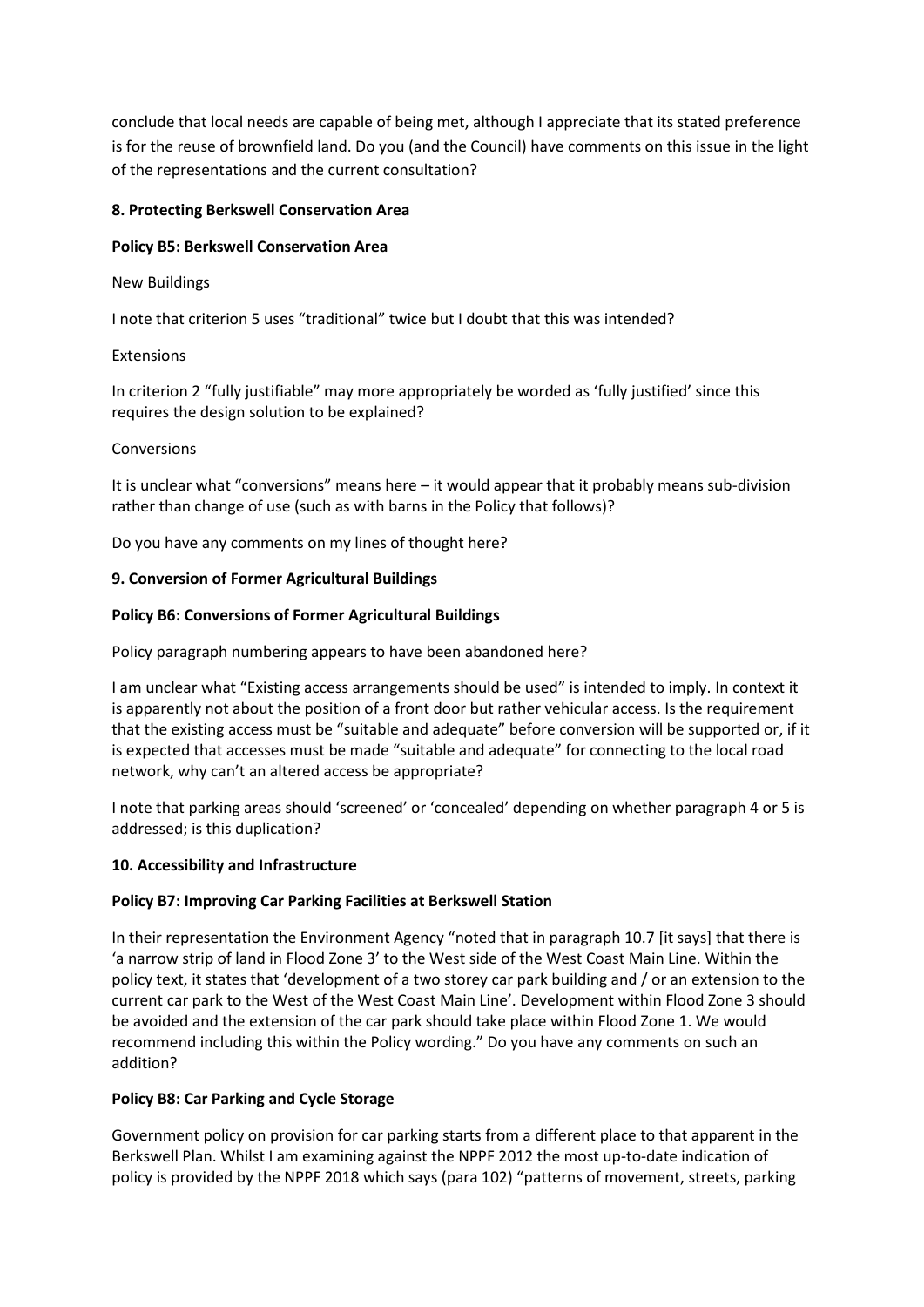and other transport considerations are integral to the design of schemes, and contribute to making high quality places" and (para 105) "If setting local parking standards for residential and nonresidential development, policies should take into account: a) the accessibility of the development; b) the type, mix and use of development; c) the availability of and opportunities for public transport; d) local car ownership levels; and e) the need to ensure an adequate provision of spaces for charging plug-in and other ultra-low emission vehicles" and (para 106) "*Maximum* [*my emphasis*] parking standards for residential and non-residential development should only be set where there is a clear and compelling justification *that they are necessary for managing the local road network* [*my emphasis*] or for optimising the density of development in city and town centres and other locations that are well served by public transport". The pre-amble to Policy B8 is therefore confused and it certainly should not read as a rehearsed argument with the Local Planning Authority; current parking issues cannot be resolved via new development.

Whilst there may be a basis for requiring developers to address the criteria set down in the NPPF para 105 the Policy does not actually seem to require anything to be done with the "evaluation" (and the evaluation factors do not all seem to relate to the "number of spaces)? A representation comments: "The emerging Local Plan Policy P8 (Managing Travel Demand and Reducing Congestion) states that the Council will support development proposals which: 'take an evidence-based approach to demonstrate appropriate car parking provision, taking account of location, trip rates and, where relevant, travel plan targets and forecast levels of car ownership'. It is considered that the evidencebased approach would be more appropriate than seeking to apply specific parking standards through the NP."

I am not convinced that there is a basis for some of the more extreme measures:

- Requiring all roads, whatever their likely usage, to allow for on-street parking on both sides despite the thrust of the Policy to require off-street parking provision would have a significant impact on design/densities achievable.
- "1 additional car parking space per bedroom" excluding the garage whatever its size surely no development could meet this standard *and* meet the requirements of Policy B3?
- "Unless the developer can demonstrate that the garage provision will actually be used for parking" – no indication is provided on how this might be achieved and it is surely a matter outside of the control of a developer?

Doesn't paragraph 8 summarise realistically what is being sought (although I believe the intended reference is to 'Secured by Design')?

## P**olicy B9: Improving Accessibility for All**

Whilst the purpose of this Policy is generally clear:

- Paragraph 1 applies to all "development proposals" but not all will be close or adjacent to the identified routes; therefore a "where applicable" needs to be included.
- I note that Secured by Design specifically discourages "segregated" footpaths but encourages "integrated" networks (paras 8.6 – 8.8); paragraph 2 would appear to be at odds with that advice?

Your comments on all these lines of thought are invited.

## **11 Business**

**Businesses in the Rural Area**

## **Policy B10: Supporting Local Businesses**